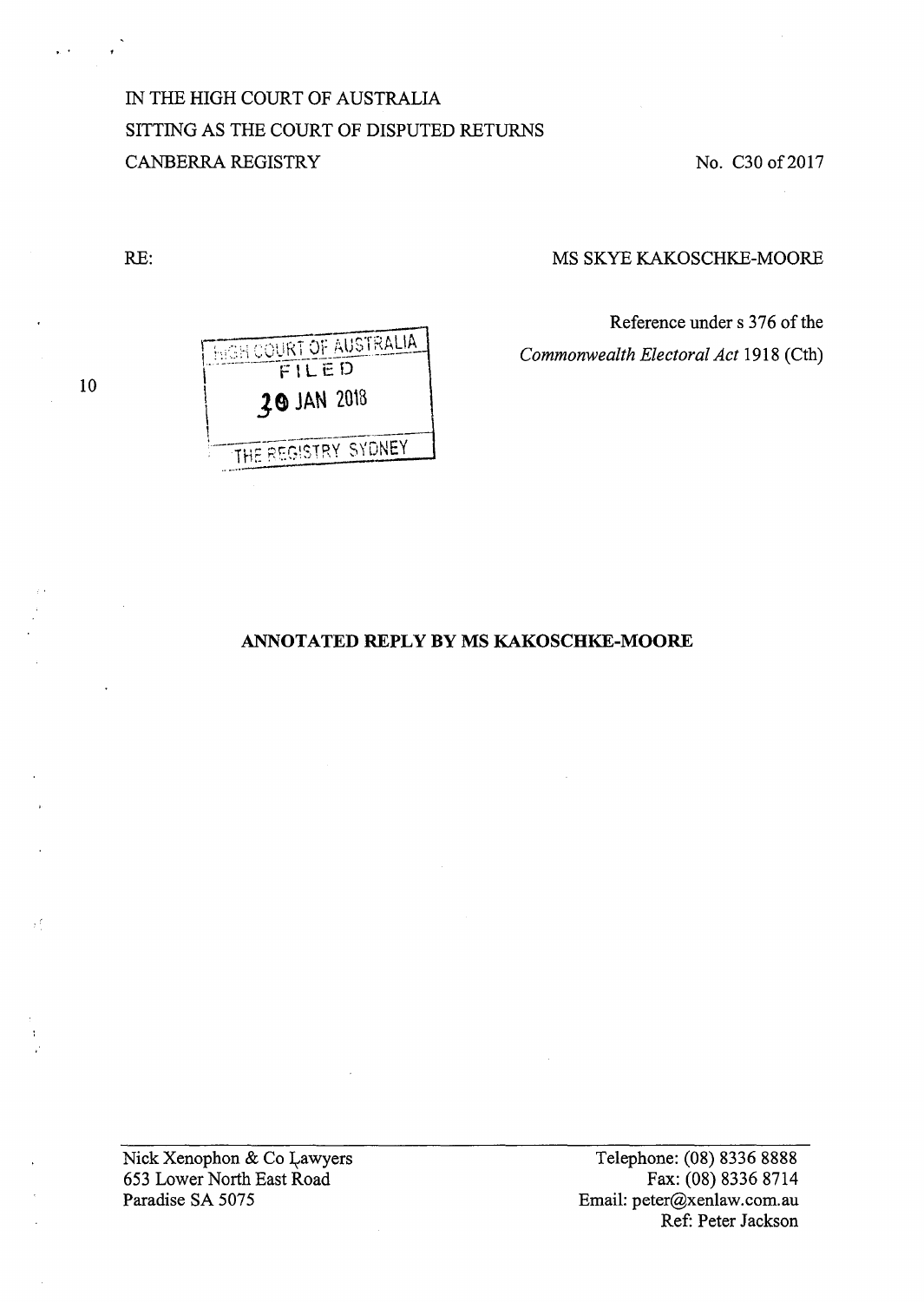### **Part 1: Internet publication**

1. It is certified that this submission is in a fonn suitable for publication on the internet.

# **Part 11: Reply**

- 2. These submissions focus on the following broad issues:
	- (a) At what point does s 44 cease to require that a person who "is" subject to one of the several specified disabilities be incapable of being chosen or of sitting?
	- (b) Should *Re Nash (No 2)* be departed from, if it is necessary to do so?
	- (c) How does the system of proportional representation now provided for by s 15 of the Constitution provide guidance in the Court's exercise of its powers under Part XXII of the *Commonwealth Electoral Act 1918* (Cth)?
	- (d) Would the devolution ofNXT's above-the-line and other votes to a person who is no longer associated with NXT amount to a distortion of the voters' intentions, in a system of voting in which group affiliation is the dominant consideration?

### **Section 44 and the "process of choice"**

- 3. The principal submission Ms Kakoschke-Moore makes is that, as a person who is no longer disqualified from being chosen or sitting, she is able to be counted in any special count (in contrast to a person who is deceased or otherwise permanently unable to be counted again). Six "established propositions" are said to preclude that submission (summarized at Attorney-General's submissions, "AGS", para 9).
- 20 4. Of those six propositions, the first five do not answer the point. Each begs the very question Ms Kakoschke-Moore's submission answers: when, having regard to the text, context, history and purpose of s 44, does the Constitution cease to warrant the exclusion of a person in her position from participating in the parliamentary process? The answer is: when the disqualification is lifted, and no later.
- 5. The second proposition the Attorney-General relies on is that the "process of choice" commences on the date of nomination (as countenanced by *Sykes v Cleary* (1992) 176 CLR 77 at 99-101) and thereafter s 44(i) "applies until the completion of the electoral process" (AGS para 9(b)). However, none of the authorities cited in support of that proposition have gone so far as to hold that the process is *continuous.* It has only been 30 held that the date of nomination is part of the process (although that does deny that disqualifying circumstances then existing may later be cured) and that, where a vacancy is later declared and a special count ordered, the process is not yet complete.

10

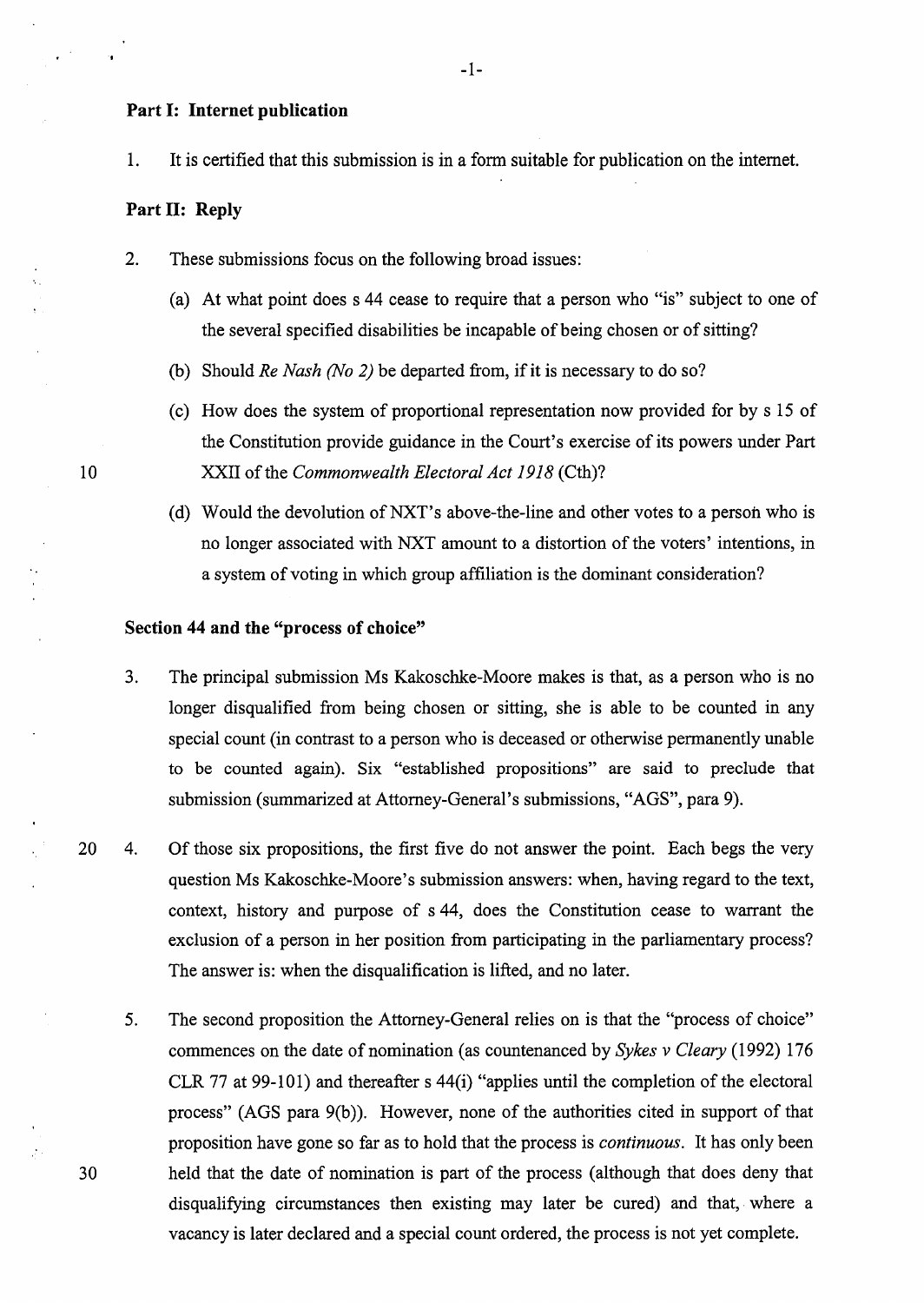- 6. The Attorney-General's final proposition is an extension of the second proposition. It is said that the existence of disqualifying circumstances "at any time" during that process renders the person incapable of being chosen to fill a vacancy created by the particular dissolution of Parliament (AGS para 9(f)). The Court has never so held. The Attorney-General's submissions rely on a conflation of discrete points made in several separate authorities, which turned on different facts in any event.
- 7. The Attorney-General also asserts that the indication of a voter's preference for a disqualified candidate "is a nullity", adopting a word from *In re Wood* (1988) 167 CLR 145 at 165-166 (AGS paras 9(f), 41 and 44). But that language again begs the 10 temporal question. Broad labels like "nullity" obscure a more precise identification of the legal effect of a negative stipulation such as s 44. That is the threshold issue here. *In re Wood* did not say, as there was no occasion to say, that a "nullification" by operation of s 44 was continuous throughout the life of the particular Parliament.

# *Re Nash (No 2)*

- 8. If, as the Attorney-General submits (AGS para 10), it is necessary to overrule *Re Nash (No 2)*, then (as stated at para 74 of Ms Kakoschke-Moore's submissions in chief) it is respectfully submitted that that should be done.
- 9. *Re Nash (No 2),* insofar as it concerns the duration of the "process of choice", does not rest on any principle worked out in a significant succession of cases. Save for *Re*  20 *Nash (No 2)* itself and the observations in *Sykes v Cleary,* the only authorities to which the Attorney-General points (AGS para 33; cf Mr Storer's submissions at para 32) are *Re Culleton (No 2)* (2017) 91 ALJR 311 at 315 [13] (where it was observed that "[n]o question arises in this case as to the temporal operation of s 44(ii)"), and *Re Canavan*  (2017) 91 ALJR 1209 at 1213 [3] (where again it was said that the point made in *Sykes v Cleary,* being the only authority relied upon, was "not disputed by any party"). There was no "working out" of any such principle in these authorities.

10. *In re Wood* (1988) 167 CLR 145 at 164, to which the Attorney-General also refers, notes only that a "Senate election is not completed when an unqualified candidate is returned as elected". So much is not disputed here, but it again begs the question of 30 when a candidate ceases to be "unqualified" and thus is able to be returned. Acknowledging that the earlier "return" of Ms Kakoschke-Moore was ineffective, the return is now to be made afresh, having regard to the votes recorded on polling day, counted for the candidates who are qualified- which includes Ms Kakoschke-Moore.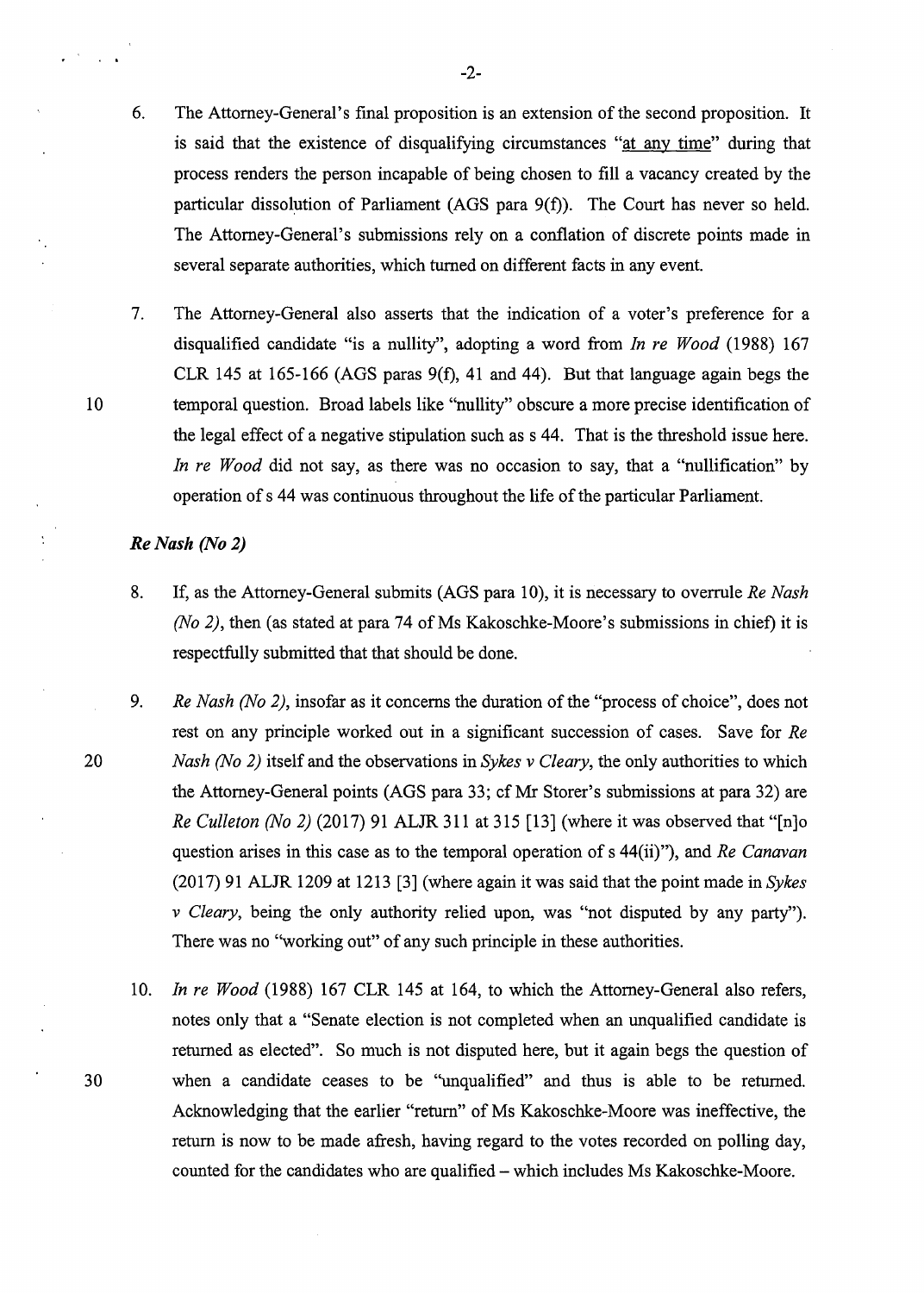- 11. *Re Nash (No 2)* has not been acted on other than in relation to the replacement of Ms Nash herself. It has not otherwise achieved any useful result (beyond highlighting the risks to a political candidate of subsequently accepting government office). It would not achieve any useful result in this case. On the contrary, it would preclude a useful result in circumstances such as this. The useful result to which Ms Kakoschke-Moore's submissions lead is, in short, the rapid curing of circumstances which are otherwise capable of causing serious disruption to the work of the Senate.
- 12. The construction of s 44(i) adopted in *Re Canavan* is capable of application in highly obscure circumstances, well beyond those in which there is a real likelihood of foreign 10 citizenship interfering in the discharge of parliamentary responsibilities. On the contrary, the processes of Parliament are disrupted by the disqualification of persons who, potentially long after polling day, discover hitherto unknown disqualifying circumstances (e.g. the identity or antecedents of an estranged parent or grandparent; the absence of records of renunciation held by a foreign government; or the true application of foreign law  $-$  or a retroactive change in foreign law  $-$  which contradicts previous representations from the foreign government, as in this case).
- 13. Where a person has sought nomination and accepted election in good faith, there is a clear public benefit in allowing the person an opportunity to resign, renounce, and be capable of returning. That allows a quick, cost-effective and long-lasting resolution of 20 the ongoing issues raised by s 44. There is no public benefit in simply ending that person's service in the Senate, and there is a significant public disadvantage in doing so where the replacement Senator will alter the proportional representation of political parties.

### The scope and nature of the Court's powers

#### *The cardinal importance of proportional representation*

14. AGS paras 49-50 appear, with respect, to misread an aspect of Ms Kakoschke-Moore's submissions concerning s 15 of the Constitution. It is *not* submitted that s 44 is subject to, or controlled by, s 15. Rather, it is submitted that s 15 necessarily informs the exercise of the Court's statutory powers under Part XXII of the Electoral 30 Act, and in particular it informs the terms on which discretionary relief should be granted under ss 360 and 379 thereof. This is a discrete issue from "giving effect to s 44" (cf AGS para 52).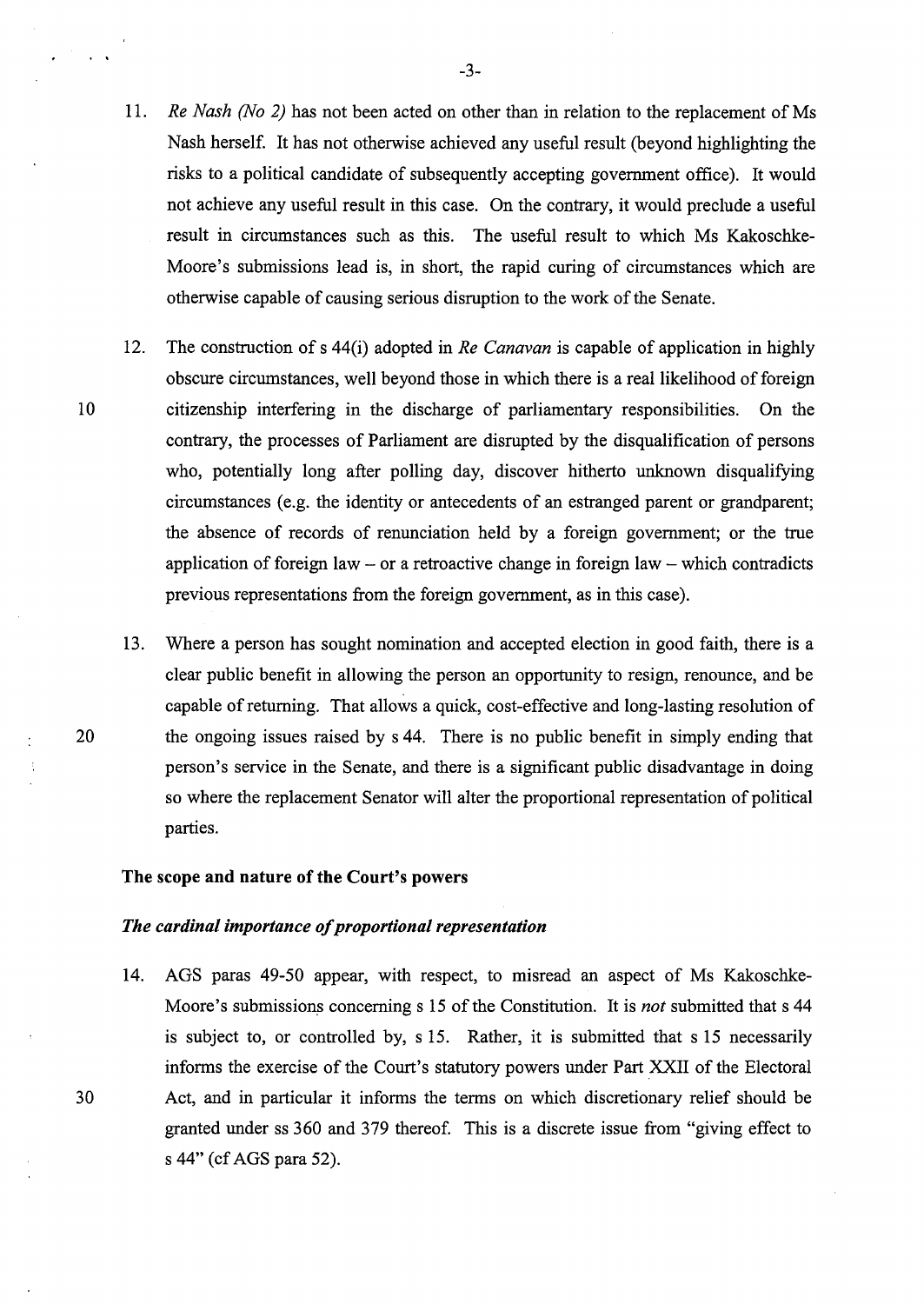- 15. The relevance of s 15 is not confined solely to cases where a "casual vacancy" arises, i.e. one to which s 15 actually applies. The provision is of broader importance in that it recognizes the established and essential role of political parties in the constitutional system of representative and responsible government (in perhaps slightly different, but no less important, ways in the Senate as in the House of Representatives). That recognition is a factor in the exercise of judicial power in aid of the electoral process. It is an error of principle not to recognize the essential role of political parties, and the constitutional significance of proportional representation, when exercising the Court's powers under the Electoral Act. As observed in Ms Kakoschke-Moore's submissions 10 in chief (paras 54, 61 and 63), that has been recognized in each of the authorities concerning special counts.<sup>1</sup>
	- 16. The Attorney-General's submissions, and to a lesser extent those of Mr Storer, also fail to recognize the importance here of the fact that the Court is concerned only with how to exercise its own powers, not with what might happen in the purely political context of an election campaign as such, or within the confines of Parliament after a person is duly elected. Those submissions seek to equate the circumstances of this litigation with what might happen if a candidate's or Senator's political affiliations change at one of those other times (see AGS paras 58-59 and 65). That is an error.
- 17. It is of course true that, if the electorate becomes aware that a person's political 20 allegiances have changed on or before polling day, the votes must be taken to have been affected by that fact. A change in allegiance once a person commences sitting in Parliament is part and parcel of the political process, and is wholly beyond the ken of the Court of Disputed Returns (cf Mr Storer's submissions at para 50). And a change after polling day but before the return of the writs is no different, assuming the person is elected, than what might occur once the person is formally sitting. All of that is appropriate only to the judgment of the people of the Commonwealth.
- 18. An exercise of judicial power is fundamentally different. In cases like the present, the Court grants relief with a knowledge of circumstances which have occurred neither before polling day nor within the walls of Parliament, but which nevertheless show the 30 consequences of such relief as the Court orders. The construct of the voters' "true legal intent" is the Court's best approximation of what the electorate has willed, in light of the circumstances known to the Court.

 $\mathcal{F}^{\mathcal{A}}(\mathcal{A})$  .

<sup>1</sup> See *In re Wood(1988)* 167 CLR 145 at 165-166; *Re Day (No 2)* (2017) 91 ALJR311 at 532 [78], 534 [93], 550 [210]-(211]; *Re Canavan* (2017) 91 ALJR 1209 at [138]; also *Sykes v Cleary* (1992) 176 CLR 77 at 102.